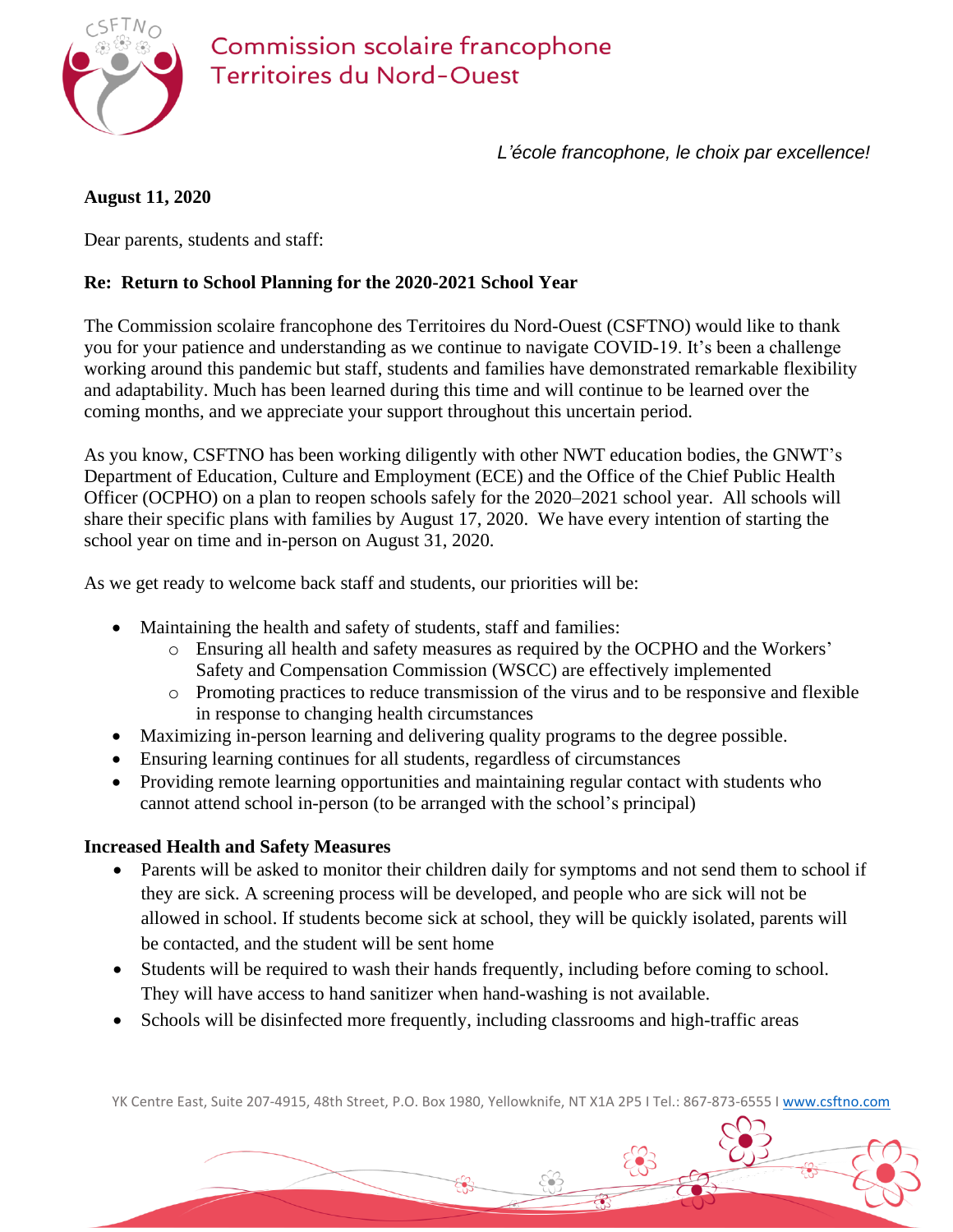

# Commission scolaire francophone **Territoires du Nord-Ouest**

# *L'école francophone, le choix par excellence!*

- Schools may stagger drop-off and pick-up times and modify lunch, recess and break times to limit gatherings and promote physical distancing
- Schools will have designated entrances and exits, and restrict/manage flow in hallways and common areas with floor markings and/or physical barriers
- Students will be asked to label personal items and not share (including food)
- There will be no assemblies and there will be limitations on gatherings
- There will be changes to student transportation, in line with recommendations by the OCPHO. Every student must wear a mask on the bus, and there may also be scheduling changes.
- Parents, guardians and visitors will have limited access to schools to reduce potential exposure
- There will be changes to emergency evacuation procedures, fire drills and lockdown procedures
- Students will get frequent reminders to minimize physical contact with their friends as much as possible
- Some classrooms and instructional time will also look different, with:
	- Increased spacing between desks and other furniture
	- Physical distancing for Grades 7–12
	- Possibly more time spent learning outside
	- Non-medical masks for students, whenever physical distance cannot be maintained
	- Face shields for teachers and other school staff
	- Changes to school schedules and hours of instruction

## **Education Delivery by Grade Level**

Recommendations from the OCPHO lay out different public health advice and restrictions depending on a person's age. Younger children are seen to be at a lower risk for contracting and spreading COVID-19, which is why there are fewer physical distancing requirements for elementary students than there are for junior and senior secondary students. Junior Kindergarten to Grade 6 (JK–6) students won't have to practise physical distancing while in their classroom 'bubble,' but will have to take additional precautions outside of it. While situations will vary from school to school, the following sections explain how education delivery will generally look based on grade level.

## **JK–Grade 6**

- Full-time, in-person instruction
- No physical distancing inside the classroom "bubble", but students must maintain physical distance of one to two metres when outside of the classroom

YK Centre East, Suite 207-4915, 48th Street, P.O. Box 1980, Yellowknife, NT X1A 2P5 I Tel.: 867-873-6555 I [www.csftno.com](http://www.csftno.com/)

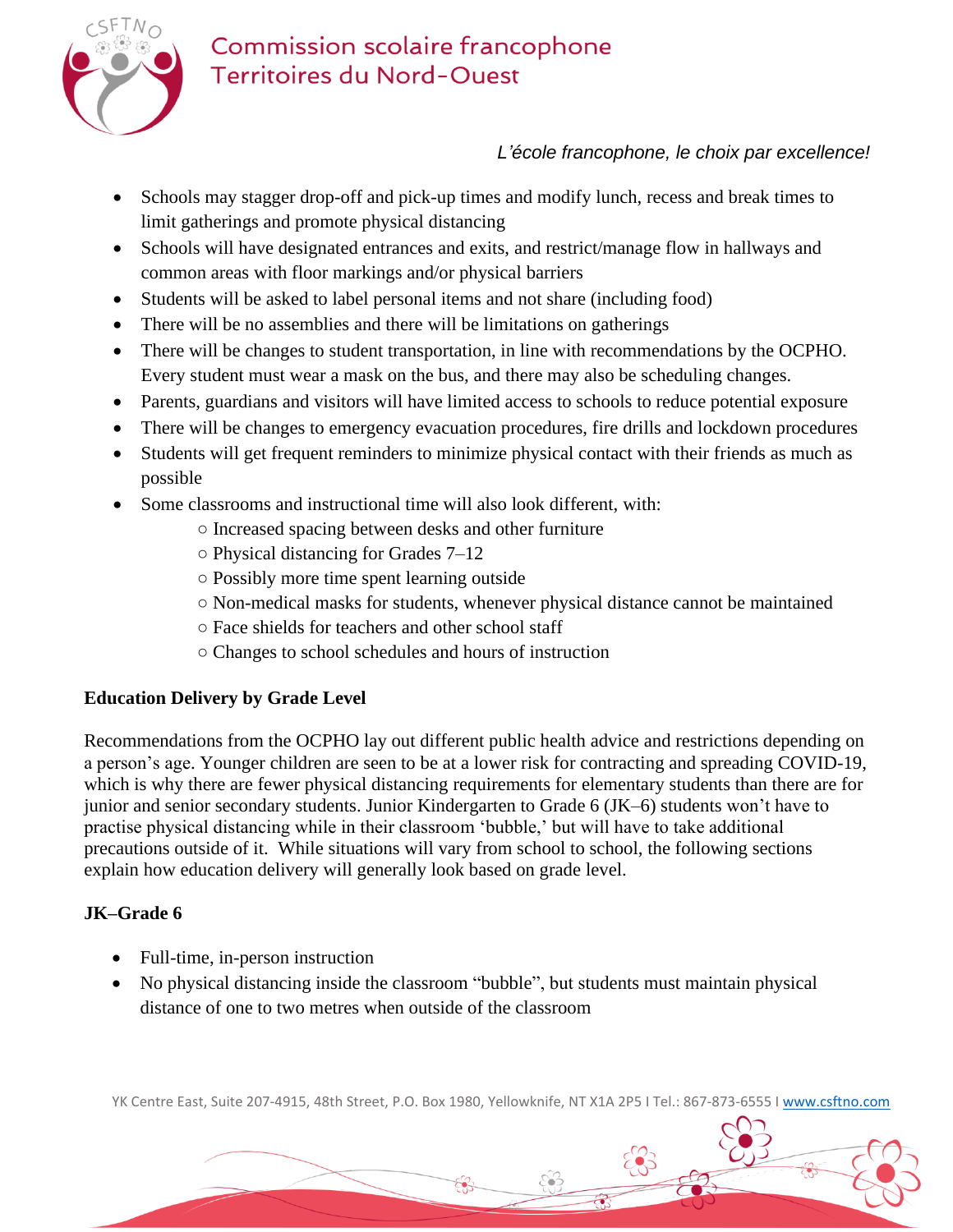

# *L'école francophone, le choix par excellence!*

- Changes to classrooms to maximize safety, such as removal of materials that cannot be easily cleaned (e.g., toys, sand or water tables) and modifications to gathering circles etc.
- Use of non-medical masks when physical distancing cannot be maintained, which includes in the hallways and on school busses
- Assigned doors for exit and entrance
- Changes in the school, including sanitation stations for hand cleaning, additional signage and plexiglass barriers as necessary

## **Grades 7–9**

- Full-time, in-person learning as much as possible
- Physical distancing of one metre between students and two metres between staff
- Assigned doors for exit and entrance
- Changes in the school, including sanitation stations for hand cleaning, additional signage and plexiglass barriers as necessary
- Students will be encouraged to keep personal items with them to limit locker access
- No communal food or student spares, and staggering of breaks, exits and entry times
- Use of non-medical masks when physical distancing cannot be maintained, which includes in the hallway and on school busses

## **Grades 10–12**

- Full-time, in-person learning as much as possible
- Physical distancing of two metres between students and staff
- Assigned doors for exit and entrance
- Changes in the school, including sanitation stations for hand cleaning, additional signage and plexiglass barriers as necessary
- Students will be encouraged to keep personal belongings with them to limit locker access
- No communal food or student spares, and staggering of breaks, exits and entry times
- Use of non-medical masks when physical distancing cannot be maintained, which includes in the hallway and on school busses

## **Contingency Planning**

As you might expect, CSFTNO schools are preparing to move between in-person, distance and blended learning at a moment's notice as the pandemic dictates. Staff, students and families should be prepared for learning to change quickly in response to evolving circumstances. These circumstances include, but

YK Centre East, Suite 207-4915, 48th Street, P.O. Box 1980, Yellowknife, NT X1A 2P5 I Tel.: 867-873-6555 I [www.csftno.com](http://www.csftno.com/)